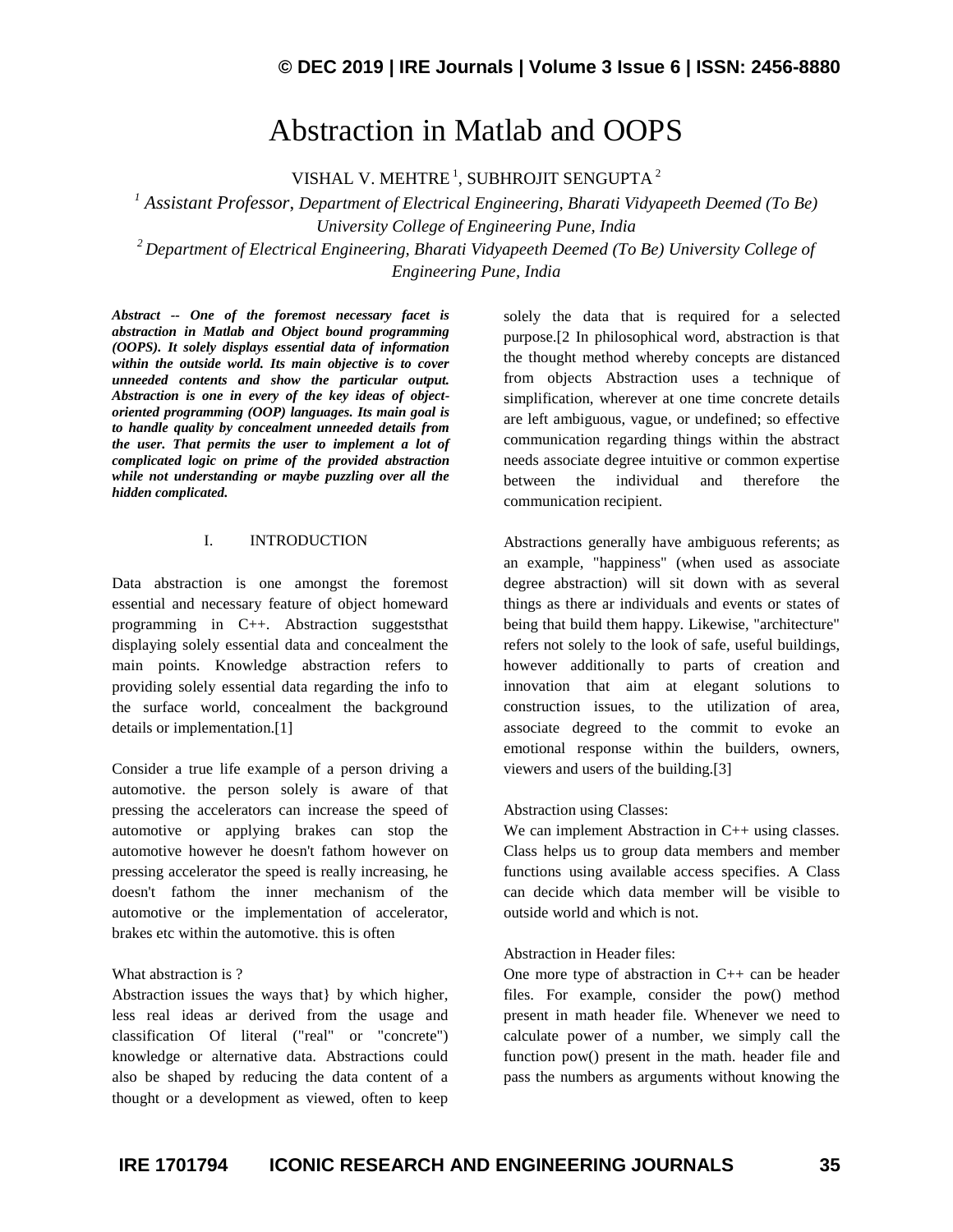## **© DEC 2019 | IRE Journals | Volume 3 Issue 6 | ISSN: 2456-8880**

underlying algorithm according to which the function is actually calculating power of numbers.[4]

Abstraction using access specifies:

Access specifier"s square measure the most pillar of implementing abstraction in C++. we are able to use access specifiers to enforce restrictions on category members. For example:

• Members declared as public in a very category, are often accessed from anyplace within the program.

• Members declared as personal in a very category, are often accessed solely from inside the category. they're not allowed to be accessed from any a part of code outside the category.

We can simply implement abstraction exploitation the on top of 2 options provided by access specifiers. Say, the members that define the interior implementation are often marked as personal in a very category. and therefore the necessary info required to tend to the skin world are often marked as public. And these public members will access the personal members as they're within the category.[5]

Example:

#include <iostream>

classimplementAbstraction

{

```
 private:
```
inta, b;

public:

// method to set values of

// private members

voidset(intx, inty)

{

 $a = x;$ 

```
b = y; } 
   Void display() 
{ 
  \text{cout}<< a = "<<a << \text{end}:
  \text{cout}<<\text{"b}="lt">< b<<\text{end}:
}
```
intmain()

```
{
```
};

implementAbstractionobj;

obj.set(10, 20);

obj.display();

return0;

}

Output:  $a = 10$  $b = 20$ 

Now you can see in the above program we are not allowed to access the variables a and b directly, however one can call the function set() to set the values in a and b and the function display() to display the values of a and b.

Advantages of Data Abstraction:

- Helps the user to avoid writing the low level code
- Avoids code duplication and increases reusability.
- Can change internal implementation of class independently without affecting the user.
- Helps to increase security of an application or program as only important details are provided to the user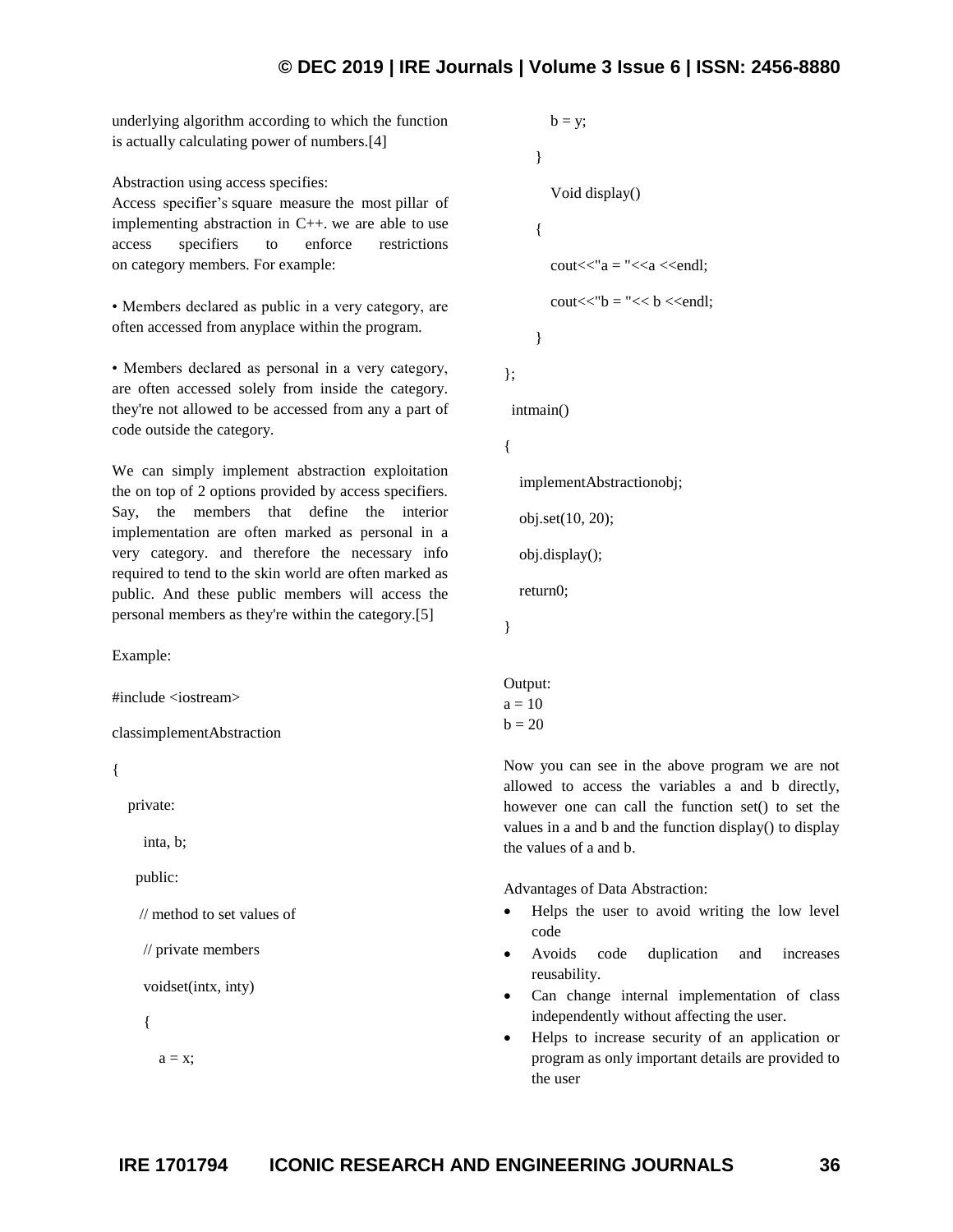#### [1] Abstract Classes

Abstract classes are useful for describing functionality that is common to a group of classes, but requires unique implementations within each class.

### Abstract Class Terminology:

An abstract class serves as a basis (that is, a super class) for a group of related subclasses. An abstract class can define abstract properties and methods that subclasses implement. Each subclass can implement the concrete properties and methods in a way that supports their specific requirements.[5]

#### Implementing a Concrete Subclass:

A subclass must implement all inherited abstract properties and methods to become a concrete class. Otherwise, the subclass is itself an abstract class.

MATLAB does not force subclasses to implement concrete methods with the same signature or attributes.

Abstract classes:

- Can define properties and methods that are not abstract
- Pass on their concrete members through inheritance
- Do not need to define any abstract members Declare a class as abstract in the class def statement:
	- Class def (Abstract) Abs Class

#### ... end

For classes that declare the Abstract class attribute:

- Concrete subclasses must redefine any properties or methods that are declared as abstract.
- The abstract class does not need to define any abstract methods or properties.

When you define any abstract methods or properties, MATLAB automatically sets the class Abstract attribute to true.[6]

Abstract Methods: Define an abstract method: methods (Abstract) abs Method(obj) end

For methods that declare the Abstract method attribute:

- Do not use a function. end block to define an abstract method, use only the method signature.
- Abstract methods have no implementation in the abstract class. Concrete subclasses are not required to support the same number of input and output arguments and do not need to use the same argument names. However, subclasses generally use the same signature when implementing their version of the method.[7]

### II. CONCLUSION

In this paper I want to conclude that a human body is a useless or a showpiece without a heart, similarly abstraction is important for programming of Matlab and OOPS. Abstraction works or programs internally and doesn"t show any calculations or theory behind it. It simply shows the output once it is done. It hides the internal mechanism and working and generally shows the output regardless of working. Hence abstraction plays a vital role in Matalb and OOPs.

#### ACKNOWLEDGEMENT

We would like to express our special thanks of gratefulness to Dr. D. S. Bankar, Head of Department of Electrical Engineering for their able guidance and support for completing my research paper. I would also like to thank the faculty members of the department of electrical engineering who helped us with extended support.

#### REFERENCES

- [1] E Balagurusamy, Object Oriented Programming with C++ (2016) Mc Graw hill publication
- [2] W. Weisstein, Eric. "Extended Mean-Value Theorem". Retrieved 2018-10-08.
- [3] James W. Lewis, Cortical Networks Related to Human Use of Tools"(2014)
- [4] Sumit Arora Object Oriented Programming with C++ Dhanpat rai and C.O. (2016)
- [5] Prof. Danny, Object Oriented Programming with C++ (2013) "Green Hills Publication